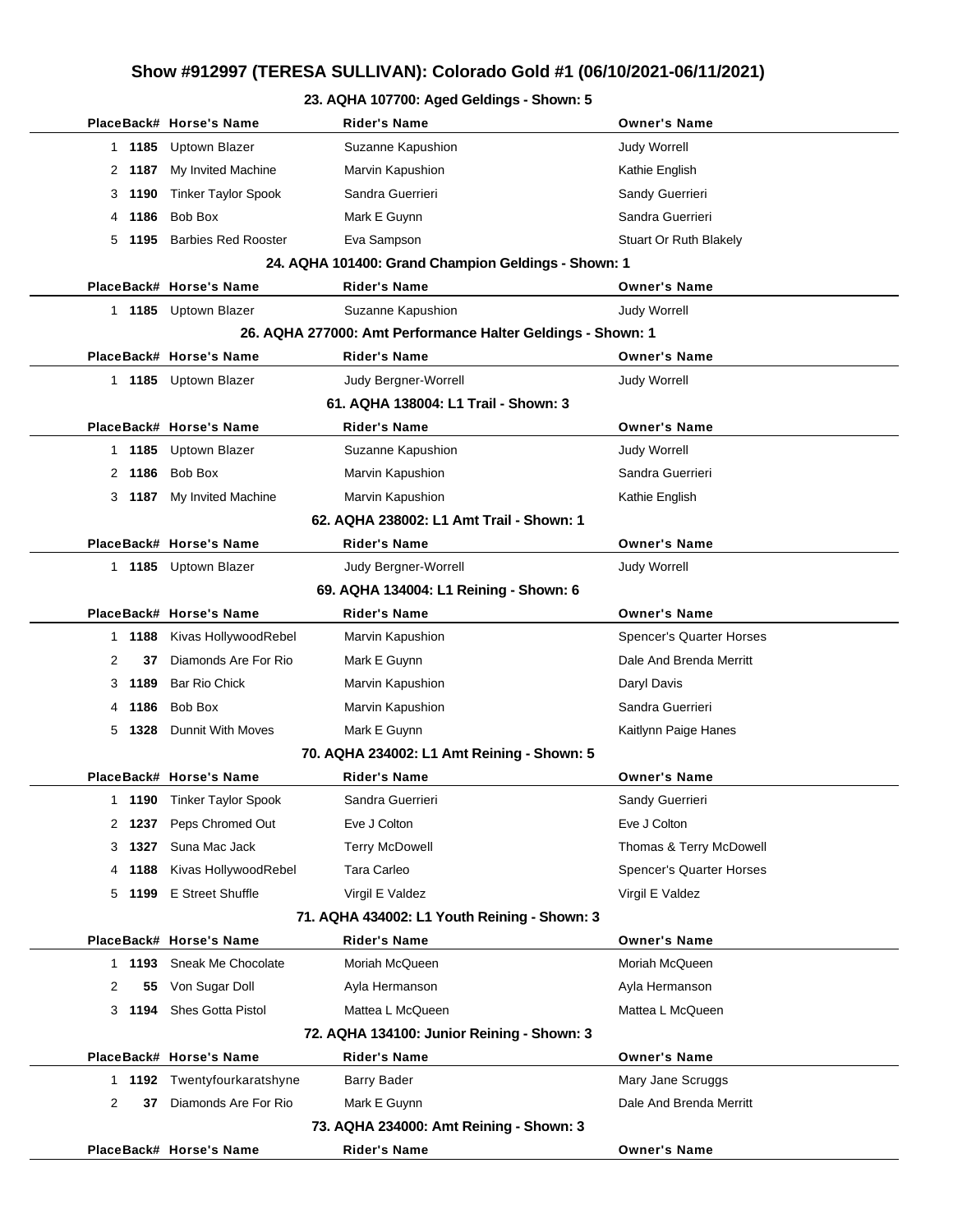#### **Show #912997 (TERESA SULLIVAN): Colorado Gold #1 (06/10/2021-06/11/2021)**

|                                                | 1 1191 Magnanimous           | Mary Jane Scruggs                                            | Mary Jane Scruggs               |  |  |  |  |  |  |
|------------------------------------------------|------------------------------|--------------------------------------------------------------|---------------------------------|--|--|--|--|--|--|
| 74. AQHA 234800: Amt Select Reining - Shown: 5 |                              |                                                              |                                 |  |  |  |  |  |  |
|                                                | PlaceBack# Horse's Name      | <b>Rider's Name</b>                                          | <b>Owner's Name</b>             |  |  |  |  |  |  |
|                                                | 1 1196 Gangster              | Ruth P Dismuke-Blakley                                       | Stuart Or Ruth Blakley          |  |  |  |  |  |  |
|                                                | 2 1190 Tinker Taylor Spook   | Sandra Guerrieri                                             | Sandy Guerrieri                 |  |  |  |  |  |  |
| 3                                              | 96 Buy My Lady A Drink       | Shelley A Diede                                              | Shelley A Diede                 |  |  |  |  |  |  |
|                                                | 4 1327 Suna Mac Jack         | <b>Terry McDowell</b>                                        | Thomas & Terry McDowell         |  |  |  |  |  |  |
| 75. AQHA 434000: Youth Reining - Shown: 5      |                              |                                                              |                                 |  |  |  |  |  |  |
|                                                | PlaceBack# Horse's Name      | <b>Rider's Name</b>                                          | <b>Owner's Name</b>             |  |  |  |  |  |  |
|                                                | 1 1193 Sneak Me Chocolate    | Moriah McQueen                                               | Moriah McQueen                  |  |  |  |  |  |  |
| 2 1328                                         | <b>Dunnit With Moves</b>     | Kaitlynn Paige Hanes                                         | Kaitlynn Paige Hanes            |  |  |  |  |  |  |
| 3                                              | 55 Von Sugar Doll            | Ayla Hermanson                                               | Ayla Hermanson                  |  |  |  |  |  |  |
|                                                | 4 1198 He Be Fierce          | Ayden J Jennings                                             | Virgil E Valdez                 |  |  |  |  |  |  |
|                                                | 5 1194 Shes Gotta Pistol     | Mattea L McQueen                                             | Mattea L McQueen                |  |  |  |  |  |  |
|                                                |                              | 76. AQHA 134200: Senior Reining - Shown: 5                   |                                 |  |  |  |  |  |  |
|                                                | PlaceBack# Horse's Name      | <b>Rider's Name</b>                                          | <b>Owner's Name</b>             |  |  |  |  |  |  |
| $\mathbf{1}$                                   | 55 Von Sugar Doll            | Ayla Hermanson                                               | Ayla Hermanson                  |  |  |  |  |  |  |
| 2                                              | 14 Houstons Colt45           | Lindsay Rae Guynn                                            | Lindsay Guynn                   |  |  |  |  |  |  |
|                                                | 3 1194 Shes Gotta Pistol     | Mattea L McQueen                                             | Mattea L McQueen                |  |  |  |  |  |  |
|                                                |                              | 77. AQHA 144004: L1 Hunter Under Saddle - Shown: 1           |                                 |  |  |  |  |  |  |
|                                                | PlaceBack# Horse's Name      | <b>Rider's Name</b>                                          | <b>Owner's Name</b>             |  |  |  |  |  |  |
|                                                | 1 1185 Uptown Blazer         | Judy Bergner-Worrell                                         | <b>Judy Worrell</b>             |  |  |  |  |  |  |
|                                                |                              | 85. AQHA 252002: L1 Amt Hunt Seat Equitation - Shown: 1      |                                 |  |  |  |  |  |  |
|                                                | PlaceBack# Horse's Name      | <b>Rider's Name</b>                                          | <b>Owner's Name</b>             |  |  |  |  |  |  |
|                                                | 1 1185 Uptown Blazer         | Judy Bergner-Worrell                                         | <b>Judy Worrell</b>             |  |  |  |  |  |  |
|                                                |                              | 98. AQHA 142004: L1 Western Pleasure - Shown: 1              |                                 |  |  |  |  |  |  |
|                                                | PlaceBack# Horse's Name      | <b>Rider's Name</b>                                          | <b>Owner's Name</b>             |  |  |  |  |  |  |
|                                                | 1 1187 My Invited Machine    | Marvin Kapushion                                             | Kathie English                  |  |  |  |  |  |  |
|                                                |                              | 99. AQHA 242002: L1 Amt Western Pleasure - Shown: 1          |                                 |  |  |  |  |  |  |
|                                                | PlaceBack# Horse's Name      | Rider's Name                                                 | <b>Owner's Name</b>             |  |  |  |  |  |  |
|                                                | 1 1185 Uptown Blazer         | Judy Bergner-Worrell                                         | <b>Judy Worrell</b>             |  |  |  |  |  |  |
|                                                |                              | 106. AQHA 240002: L1 Amt Western Horsemanship - Shown: 1     |                                 |  |  |  |  |  |  |
|                                                | PlaceBack# Horse's Name      | <b>Rider's Name</b>                                          | <b>Owner's Name</b>             |  |  |  |  |  |  |
|                                                | 1 1185 Uptown Blazer         | Judy Bergner-Worrell                                         | <b>Judy Worrell</b>             |  |  |  |  |  |  |
|                                                |                              | 109. AQHA 240800: Amt Select Western Horsemanship - Shown: 1 |                                 |  |  |  |  |  |  |
|                                                | PlaceBack# Horse's Name      | <b>Rider's Name</b>                                          | <b>Owner's Name</b>             |  |  |  |  |  |  |
|                                                | 1 1332 Hour Radical Wish     | Linda Okken                                                  | Linda Okken                     |  |  |  |  |  |  |
| 319. AQHA 180000: VRH Ranch Riding - Shown: 5  |                              |                                                              |                                 |  |  |  |  |  |  |
|                                                | PlaceBack# Horse's Name      | Rider's Name                                                 | <b>Owner's Name</b>             |  |  |  |  |  |  |
|                                                | 1 1186 Bob Box               | Marvin Kapushion                                             | Sandra Guerrieri                |  |  |  |  |  |  |
| 2 1190                                         | <b>Tinker Taylor Spook</b>   | Marvin Kapushion                                             | Sandy Guerrieri                 |  |  |  |  |  |  |
| 3 1333                                         | <b>Unos Shiney Rooster</b>   | Nancie Wright                                                | L Joan Seckar                   |  |  |  |  |  |  |
| 4 1189                                         | <b>Bar Rio Chick</b>         | Marvin Kapushion                                             | Daryl Davis                     |  |  |  |  |  |  |
|                                                | 5 1188 Kivas Hollywood Rebel | Marvin Kapushion                                             | <b>Spencer's Quarter Horses</b> |  |  |  |  |  |  |
| 320. AQHA 181000: VRH Ranch Trail - Shown: 4   |                              |                                                              |                                 |  |  |  |  |  |  |
|                                                | PlaceBack# Horse's Name      | Rider's Name                                                 | <b>Owner's Name</b>             |  |  |  |  |  |  |
|                                                |                              |                                                              |                                 |  |  |  |  |  |  |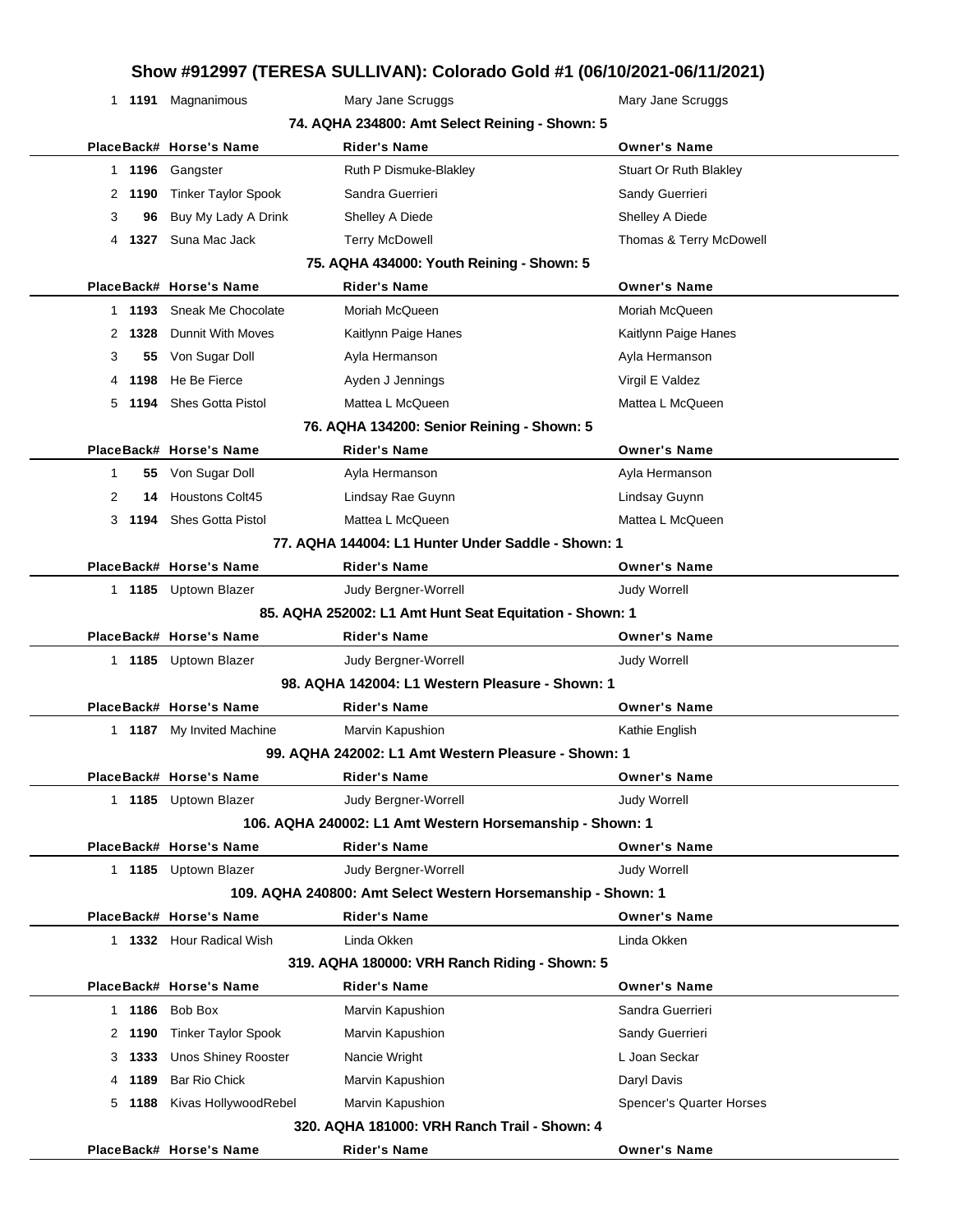### **Show #912997 (TERESA SULLIVAN): Colorado Gold #1 (06/10/2021-06/11/2021) 1189** Bar Rio Chick **Marvin Kapushion** Chick Daryl Davis 2 1333 Unos Shiney Rooster Nancie Wright **Nancie Wright** L Joan Seckar **1190** Tinker Taylor Spook Marvin Kapushion Marvin Kapushion Sandy Guerrieri **1188** Kivas HollywoodRebel Marvin Kapushion Superver's Quarter Horses **321. AQHA 280000: VRH Amt Ranch Riding - Shown: 5 PlaceBack# Horse's Name Rider's Name Owner's Name 1188** Kivas HollywoodRebel Tara Carleo Superversion Spencer's Quarter Horses **1190** Tinker Taylor Spook Sandra Guerrieri Sandy Guerrieri Sandy Guerrieri **1189** Bar Rio Chick Daryl Davis Daryl Davis **34** RKR Scoobiedootoo Jeannie Webb Jeannie Webb **1333** Unos Shiney Rooster L Joan Seckar L Joan Seckar **322. AQHA 281000: VRH Amt Ranch Trail - Shown: 5 PlaceBack# Horse's Name Rider's Name Owner's Name 1188** Kivas HollywoodRebel Tara Carleo Superversion Spencer's Quarter Horses **1190** Tinker Taylor Spook Sandra Guerrieri Sandra Guerrieri Sandy Guerrieri **1189** Bar Rio Chick Daryl Davis Daryl Davis **1333** Unos Shiney Rooster L Joan Seckar L Joan Seckar 5 83 Lovin Every Minute Renee Nankervis **Renee In Accommon Renee Nankervis** Renee Nankervis **325. AQHA 143004: L1 Ranch Riding - Shown: 9 PlaceBack# Horse's Name Rider's Name Owner's Name 37** Diamonds Are For Rio Mark E Guynn **Dale And Brenda Merritt** 2 1328 Dunnit With Moves Mark E Guynn **Mark 1996** Kaitlynn Paige Hanes **1197** Joemaster **Barry Bader** Barry Bader Ruth P Dismuke-Blakley **1192** Twentyfourkaratshyne Barry Bader Mary Jane Scruggs Mary Jane Scruggs **1190** Tinker Taylor Spook Marvin Kapushion Marvin Kapushion Sandy Guerrieri **1330** Kid Dunit This Time Mark E Guynn Staci A Lawson 83 Lovin Every Minute **Renee Nankervis** Renee Nankervis **Renee Nankervis** Renee Nankervis **34** RKR Scoobiedootoo Jeannie Webb Jeannie Webb **1186** Bob Box **Marvin Kapushion** Sandra Guerrieri **326. AQHA 243002: L1 Amt Ranch Riding - Shown: 7 PlaceBack# Horse's Name Rider's Name Owner's Name 1190** Tinker Taylor Spook Sandra Guerrieri Sandra Guerrieri Sandy Guerrieri 2 1195 Barbies Red Rooster **Exa Sampson** Stuart Or Ruth Blakely **1188** Kivas HollywoodRebel Tara Carleo Spencer's Quarter Horses **1237** Peps Chromed Out Eve J Colton Eve J Colton **1200** Cody Joe Thunder **Nancy Billings-Colton Eve J Colton 34** RKR Scoobiedootoo Jeannie Webb Jeannie Webb **83** Lovin Every Minute Renee Nankervis **Renee Nankervis** Renee Nankervis **327. AQHA 443002: L1 Youth Ranch Riding - Shown: 3 PlaceBack# Horse's Name Rider's Name Owner's Name 1193** Sneak Me Chocolate Moriah McQueen Moriah McQueen Moriah McQueen **1331** NVR Moonshine Dunnit Peyton R Wahl Peyton R Wahl Peyton R Wahl **1194** Shes Gotta Pistol Mattea L McQueen Mattea L McQueen Mattea L McQueen **328. AQHA 143100: Junior Ranch Riding - Shown: 4 PlaceBack# Horse's Name Rider's Name Owner's Name 37** Diamonds Are For Rio Mark E Guynn **Dale And Brenda Merritt**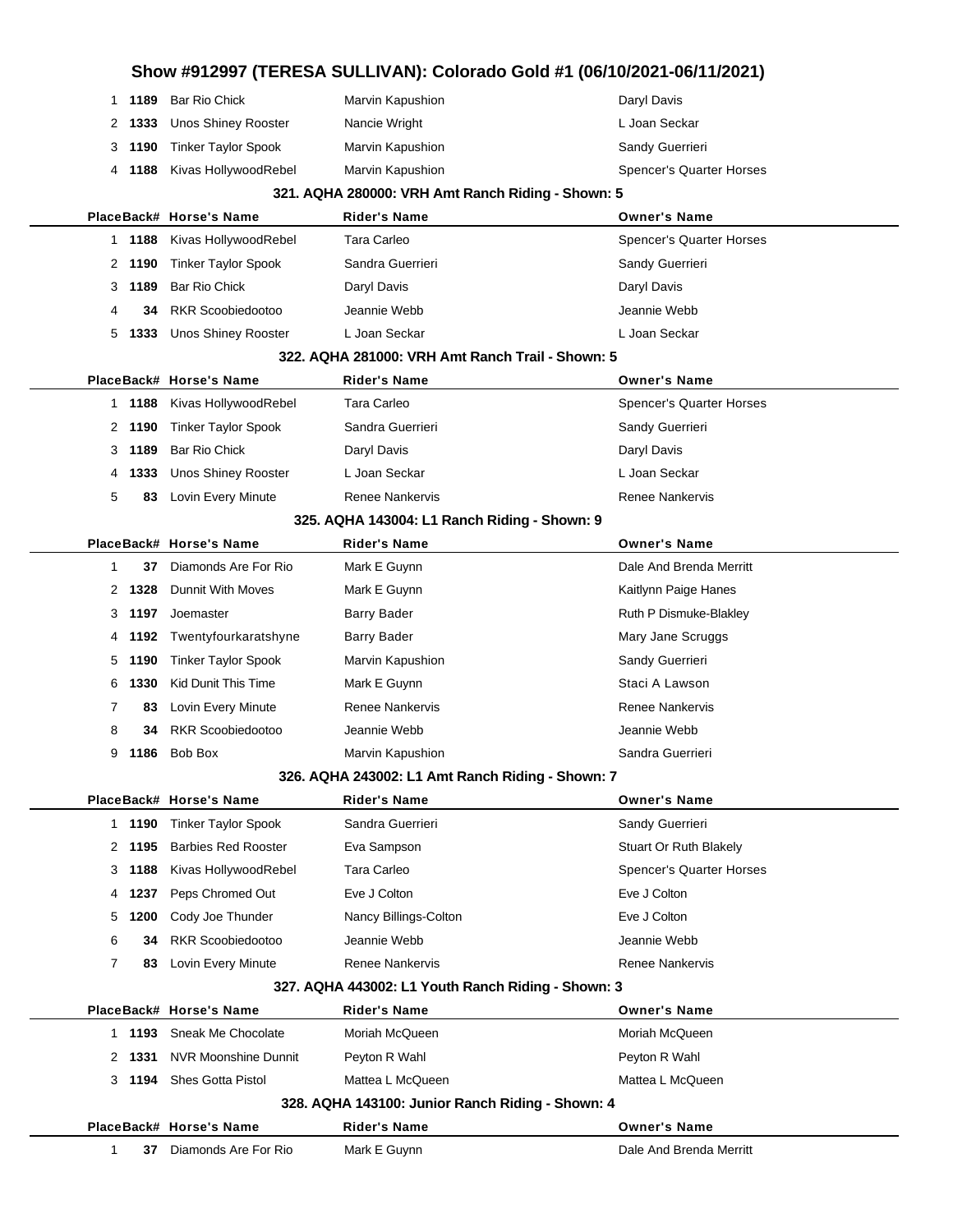| Show #912997 (TERESA SULLIVAN): Colorado Gold #1 (06/10/2021-06/11/2021) |                                     |        |                                      |                                                                         |                                  |  |  |  |  |
|--------------------------------------------------------------------------|-------------------------------------|--------|--------------------------------------|-------------------------------------------------------------------------|----------------------------------|--|--|--|--|
|                                                                          |                                     |        | 2 1192 Twentyfourkaratshyne          | <b>Barry Bader</b>                                                      | Mary Jane Scruggs                |  |  |  |  |
|                                                                          | 3                                   | 1328   | <b>Dunnit With Moves</b>             | Mark E Guynn                                                            | Kaitlynn Paige Hanes             |  |  |  |  |
|                                                                          | 4                                   | 34     | <b>RKR Scoobiedootoo</b>             | Jeannie Webb                                                            | Jeannie Webb                     |  |  |  |  |
| 329. AQHA 243000: Amt Ranch Riding - Shown: 6                            |                                     |        |                                      |                                                                         |                                  |  |  |  |  |
|                                                                          |                                     |        | PlaceBack# Horse's Name              | Rider's Name                                                            | <b>Owner's Name</b>              |  |  |  |  |
|                                                                          |                                     | 1 1195 | <b>Barbies Red Rooster</b>           | Eva Sampson                                                             | <b>Stuart Or Ruth Blakely</b>    |  |  |  |  |
|                                                                          |                                     | 2 1188 | Kivas HollywoodRebel                 | <b>Tara Carleo</b>                                                      | Spencer's Quarter Horses         |  |  |  |  |
|                                                                          | 3                                   | 1237   | Peps Chromed Out                     | Eve J Colton                                                            | Eve J Colton                     |  |  |  |  |
|                                                                          | 4                                   | 1191   | Magnanimous                          | Mary Jane Scruggs                                                       | Mary Jane Scruggs                |  |  |  |  |
| 330. AQHA 243800: Amt Select Ranch Riding - Shown: 9                     |                                     |        |                                      |                                                                         |                                  |  |  |  |  |
|                                                                          |                                     |        | PlaceBack# Horse's Name              | Rider's Name                                                            | <b>Owner's Name</b>              |  |  |  |  |
|                                                                          |                                     | 1 1400 | High Skippin Cat                     | David Renier                                                            | Jimmy Daurio                     |  |  |  |  |
|                                                                          | 2                                   | 1189   | <b>Bar Rio Chick</b>                 | Daryl Davis                                                             | Daryl Davis                      |  |  |  |  |
|                                                                          | 3                                   | 1327   | Suna Mac Jack                        | <b>Terry McDowell</b>                                                   | Thomas & Terry McDowell          |  |  |  |  |
|                                                                          | 4                                   | 1197   | Joemaster                            | Ruth P Dismuke-Blakley                                                  | Ruth P Dismuke-Blakley           |  |  |  |  |
|                                                                          | 5                                   | 1333   | <b>Unos Shiney Rooster</b>           | L Joan Seckar                                                           | L Joan Seckar                    |  |  |  |  |
|                                                                          | 6                                   | 1190   | <b>Tinker Taylor Spook</b>           | Sandra Guerrieri                                                        | Sandy Guerrieri                  |  |  |  |  |
|                                                                          | 7                                   | 83     | Lovin Every Minute                   | <b>Renee Nankervis</b>                                                  | <b>Renee Nankervis</b>           |  |  |  |  |
|                                                                          | 8                                   | 96     | Buy My Lady A Drink                  | Shelley A Diede                                                         | Shelley A Diede                  |  |  |  |  |
|                                                                          | 9                                   | 1200   | Cody Joe Thunder                     | Nancy Billings-Colton                                                   | Eve J Colton                     |  |  |  |  |
|                                                                          |                                     |        |                                      | 331. AQHA 443000: Youth Ranch Riding - Shown: 6                         |                                  |  |  |  |  |
|                                                                          |                                     |        | PlaceBack# Horse's Name              | <b>Rider's Name</b>                                                     | <b>Owner's Name</b>              |  |  |  |  |
|                                                                          |                                     | 1 1328 | Dunnit With Moves                    | Kaitlynn Paige Hanes                                                    | Kaitlynn Paige Hanes             |  |  |  |  |
|                                                                          | 2                                   | 1329   | Sports Model Scooter                 | Kaitlynn Paige Hanes                                                    | Kaitlynn Paige Hanes             |  |  |  |  |
|                                                                          | 3                                   | 55     | Von Sugar Doll<br>Sneak Me Chocolate | Ayla Hermanson<br>Moriah McQueen                                        | Ayla Hermanson<br>Moriah McQueen |  |  |  |  |
|                                                                          | 4                                   | 1193   |                                      |                                                                         |                                  |  |  |  |  |
|                                                                          |                                     |        | PlaceBack# Horse's Name              | 332. AQHA 143200: Senior Ranch Riding - Shown: 9<br><b>Rider's Name</b> | <b>Owner's Name</b>              |  |  |  |  |
|                                                                          | 1                                   | 14     | Houstons Colt45                      | Lindsay Rae Guynn                                                       | Lindsay Guynn                    |  |  |  |  |
|                                                                          |                                     | 2 1191 | Magnanimous                          | Mary Jane Scruggs                                                       | Mary Jane Scruggs                |  |  |  |  |
|                                                                          | 3                                   | 1186   | Bob Box                              | Marvin Kapushion                                                        | Sandra Guerrieri                 |  |  |  |  |
|                                                                          | 4                                   | 1194   | Shes Gotta Pistol                    | Mattea L McQueen                                                        | Mattea L McQueen                 |  |  |  |  |
|                                                                          | 5                                   | 1329   | Sports Model Scooter                 | Kaitlynn Paige Hanes                                                    | Kaitlynn Paige Hanes             |  |  |  |  |
|                                                                          | 6                                   | 55     | Von Sugar Doll                       | Ayla Hermanson                                                          | Ayla Hermanson                   |  |  |  |  |
|                                                                          | 7                                   | 1327   | Suna Mac Jack                        | <b>Terry McDowell</b>                                                   | Thomas & Terry McDowell          |  |  |  |  |
|                                                                          | 8                                   | 96     | Buy My Lady A Drink                  | Shelley A Diede                                                         | Shelley A Diede                  |  |  |  |  |
|                                                                          | 9                                   | 1200   | Cody Joe Thunder                     | Nancy Billings-Colton                                                   | Eve J Colton                     |  |  |  |  |
|                                                                          | 3001. AQHA 138000: Trail - Shown: 3 |        |                                      |                                                                         |                                  |  |  |  |  |
|                                                                          |                                     |        | PlaceBack# Horse's Name              | Rider's Name                                                            | <b>Owner's Name</b>              |  |  |  |  |
|                                                                          | 1.                                  | 1185   | Uptown Blazer                        | Suzanne Kapushion                                                       | <b>Judy Worrell</b>              |  |  |  |  |
|                                                                          |                                     | 2 1186 | Bob Box                              | Marvin Kapushion                                                        | Sandra Guerrieri                 |  |  |  |  |
|                                                                          | 3.                                  | 1187   | My Invited Machine                   | Marvin Kapushion                                                        | Kathie English                   |  |  |  |  |
| 3002. AQHA 142000: Western Pleasure - Shown: 3                           |                                     |        |                                      |                                                                         |                                  |  |  |  |  |
|                                                                          |                                     |        | PlaceBack# Horse's Name              | <b>Rider's Name</b>                                                     | <b>Owner's Name</b>              |  |  |  |  |
|                                                                          |                                     | 1 1187 | My Invited Machine                   | Marvin Kapushion                                                        | Kathie English                   |  |  |  |  |
|                                                                          | 2                                   | 1185   | Uptown Blazer                        | Suzanne Kapushion                                                       | <b>Judy Worrell</b>              |  |  |  |  |
|                                                                          |                                     |        |                                      |                                                                         |                                  |  |  |  |  |